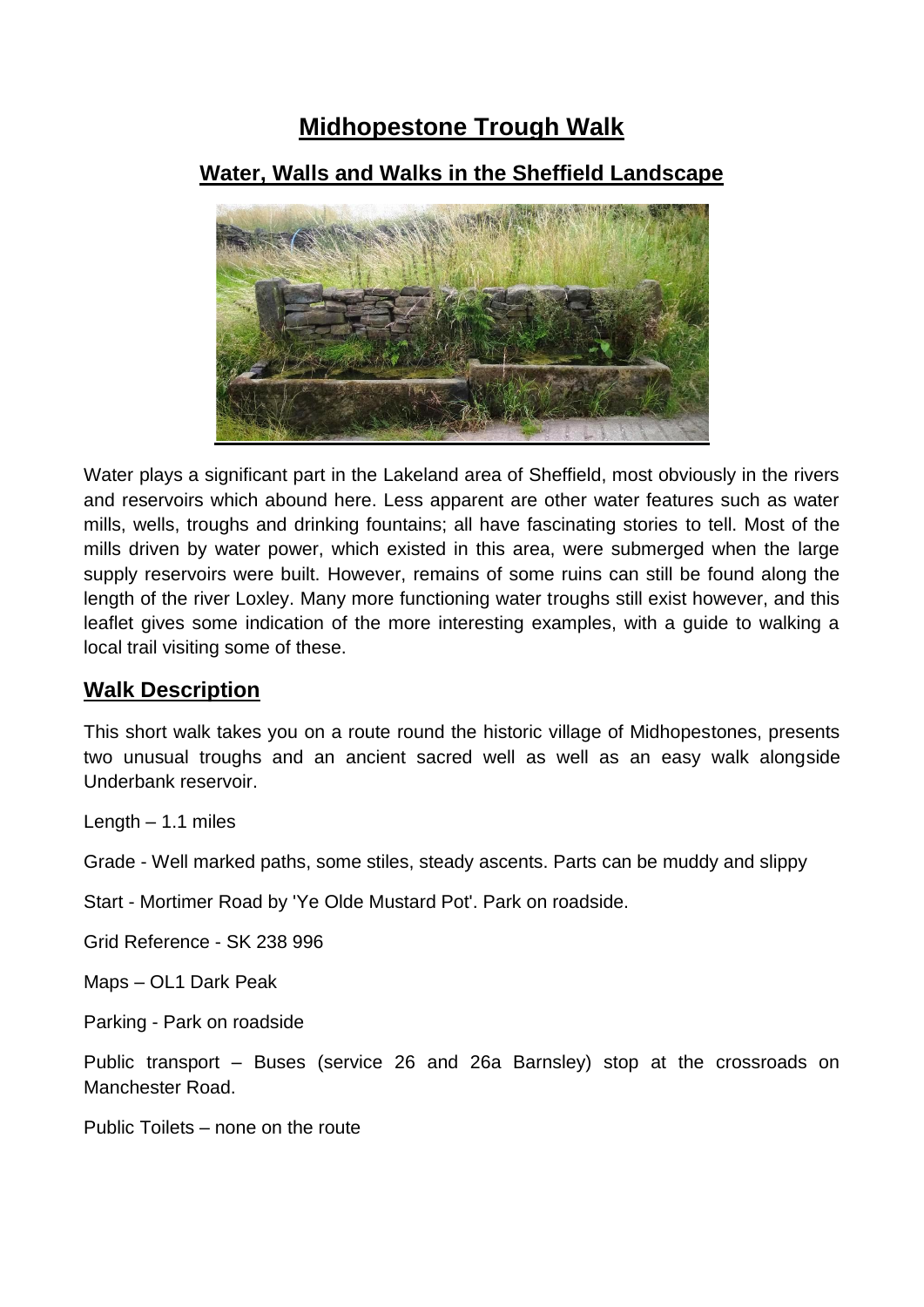#### **Directions**

Walk down the road towards the bridge to see the river Don (also called the Little Don or Porter) flowing down a weir from Langsett and Midhope reservoirs. The weir diverted water for use in a corn mill which once stood near here. A date stone in the bridge parapet on the left shows it dates from 1788 when Mortimer Road was constructed as a toll road between Penistone to Grindleford.

Midhopestones village grew during the 17th and 18th centuries, although some buildings are much earlier. The [village church of St. James](https://en.wikipedia.org/wiki/St_James%27_Church,_Midhopestones) was rebuilt in 1705 but the original structure originates from some time in the 14th century. A school was built in 1732 and the public house, the 'Club Inn' (known as the 'Midhopestones Arms' from 1992 and after 2002 as the 'Ye Olde Mustard Pot') was opened in the late 19th century in a converted late 18th century farmhouse.

Turn round to retrace your steps and go back up the hill keeping on the left side of the road. After the cottages you will find Potter's well. **Figure 1 & 1a**

After visiting Potter's wheel go back down and through the large metal gate and take the path by Underbank Reservoir.



Midhope Old Pottery was established in 1720 by William Gough, producing general household ware. Potters' Well was created at the same time from a natural spring and formed the only water supply in the village until 1919. The pottery closed in 1845 owing to more industrialised competition.

Follow the footpath alongside Underbank Reservoir. The reservoir was constructed on the Little Don River between 1897 and 1907. Apparently, Samuel Fox, the local industrialist, was opposed to the work on account of the devastating flood caused in 1864 when the embankment at Dale Dyke reservoir collapsed.

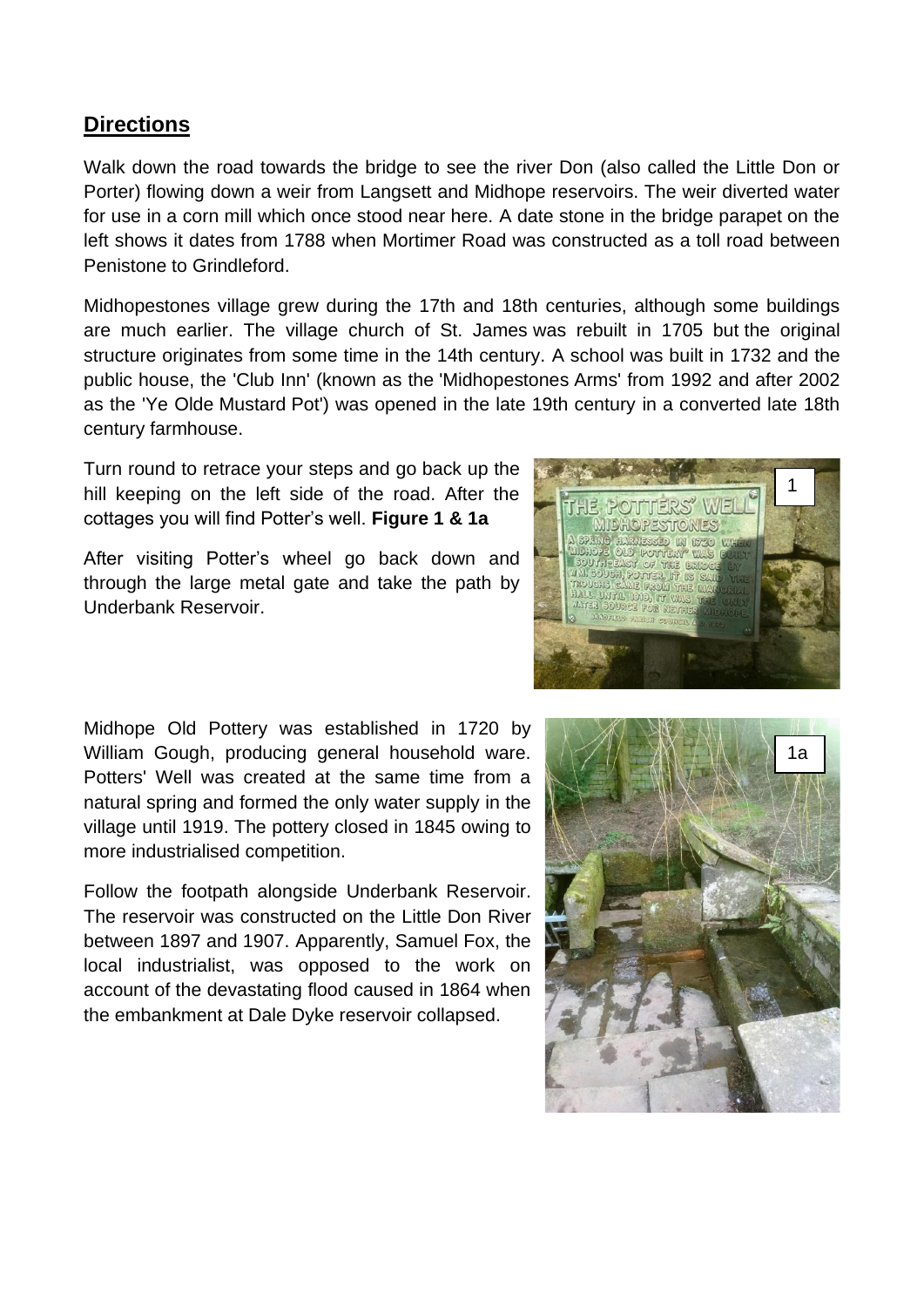Carry on the path alongside the reservoir until the stone wall on your right turns a sharp corner. Just after this a track goes off back up to the right; turn up that path going through the gate to join Oaks Lane after 100m. At the lane turn right and go on to meet Mortimer Road.

Across the road you will see the Old Smithy (now a private dwelling). In front of the building is a 'dipping' trough so called because it would have been used by the blacksmith to dip and cool the metal as he worked it. A date stone in the corner of the house shows the initials possibly of blacksmiths who once worked here. **Figure 2**



Immediately below the Smithy a footpath on the left crosses a field. Take this path to come out over a stile onto Chapel Lane. Go up the lane.

At the bend below the chapel a farm track goes off to the right. Take this track and just after the end of the churchyard there is a footpath and metal gate on the right indicating St James Well. **Figure 3**



According to local historian, Joseph Kenworthy, the green pool, surrounded by iron railings and stone

paving slabs, may be a holy well or sacred spring but its precise origins are unknown.

#### **Please note the track is on private land and you should not go beyond the gated entrance to the well.**

To return to the start of the walk go back along the track, turn left down Chapel Lane and on to Mortimer Road to reach 'Ye Olde Mustard Pot.'